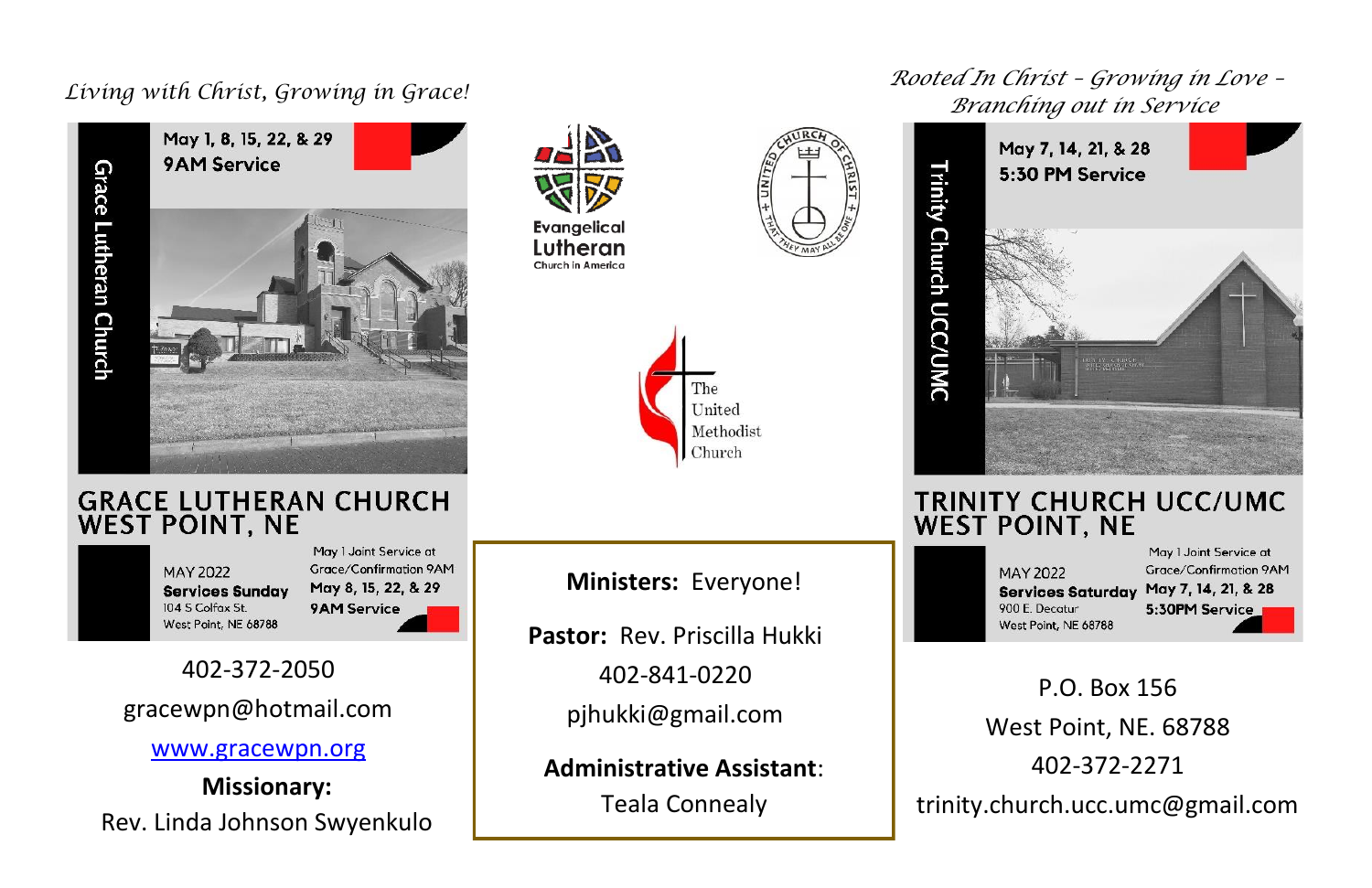# *Grace & Trinity Newsbites*  May & June 2022



Christ is risen! Alleluia! He is risen indeed! Alleluia! I hope that your celebration of the 50 days of Easter will continue with great joy and peace.

 Each season has its own gifts of work and play; and every day, in every season we have Jesus' commandment: "Love one another as I have loved you". He follows that with "They will know that you are my disciples, if you have love for one another." The best way to spread the Good News, to evangelize, is to serve and love our neighbors as Jesus has served and loved us. As we live out this commandment, we live out of our Baptism. On May 1, we celebrated with Samuel and Campbell as they affirmed the promises their parents made for them –"to live in the covenant that God makes with us in baptism: to live among God's faithful people, to hear the word of God and share in the Lord's supper, to proclaim the good news of God in Christ through word and deed, to serve all people, following the example of Jesus, and to strive for justice and peace in all the earth". No matter the season, the weather, our age or stage of life, in good times and in bad, these are the promises we have made. Christianity is a communal way of life. Each of us is a beloved child of God who need all the help we can get to live in the covenant God made with us. Because we are God's children we are not in bondage to fear. Because we have received the peace that Jesus gives, we are not to be troubled or afraid. Now, that is easier said than done! It seems to me that a lot of decision making – in homes, in churches, in communities and in the world – is made in bondage to fear. We fear a scarcity of goods, we fear change, we fear those who are not like us, we fear that we are not enough for whatever challenges might come our way. What would the world look like, I wonder, if we gave up our fear? What would we look like? How would we act? What might we be freed up to do and to be? What if instead of fearing a lack of privilege, we worked for justice? What if, instead of fearing the stranger, we welcomed him/her/they as another child of God with the same fears and dreams as we have? What if we read our history with 'God vision' rather than allowing fear to rewrite the story? What if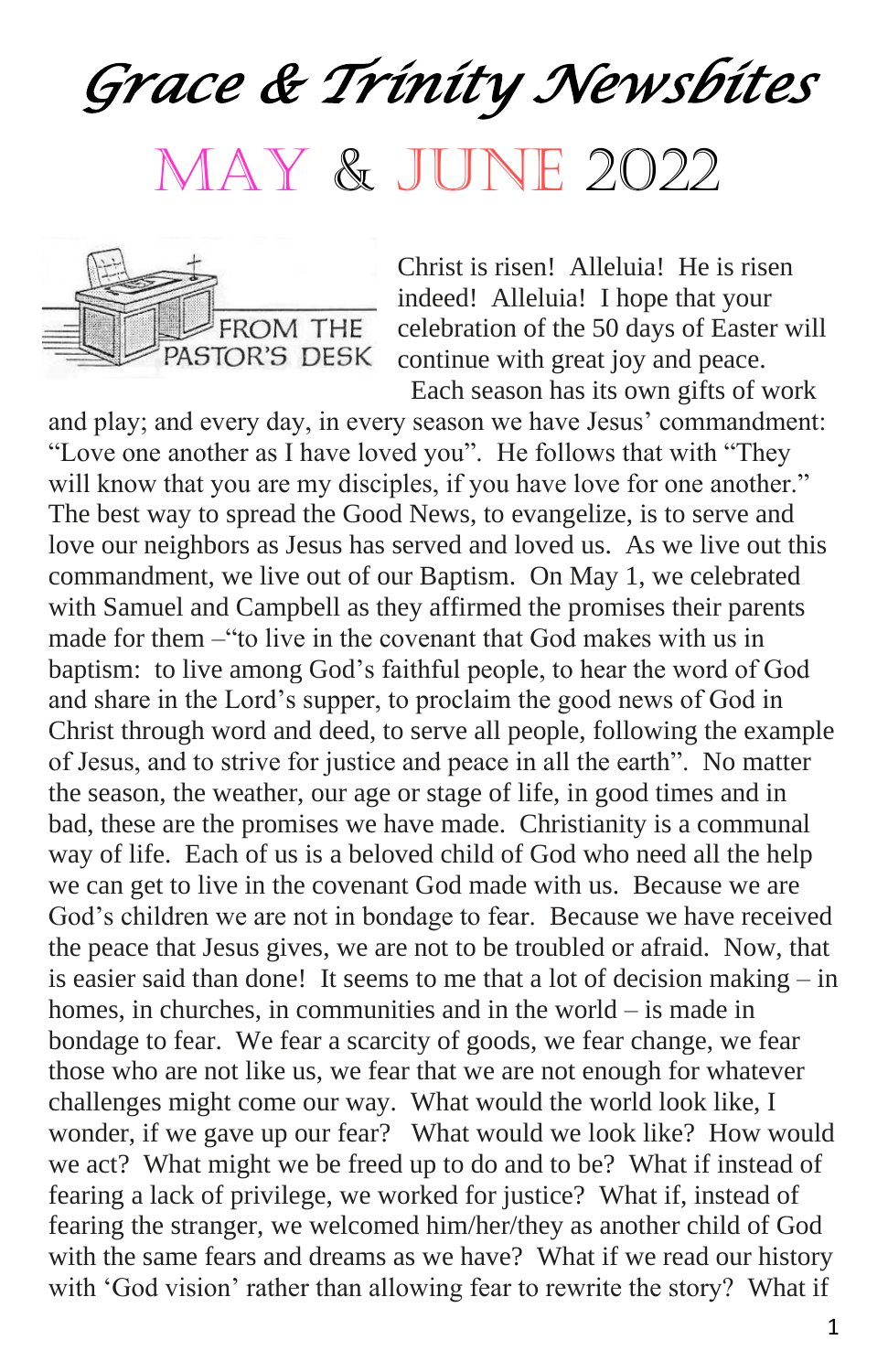we sang with gusto, danced with passion, and embraced joy; rather than fearing the reaction of those around us? What if we embraced change as a means of growth? What if we gave up our fear of failure and experimented with new things, ideas and possibilities? What if we lived every day as citizens of God' realm, children of God who are but sojourners in this land? What if we lived fully in the present and gave up our fear of death? What if we left the judgment to God, and accepted that we are all equally flawed? What are your 'what ifs'? It is not easy to give up fear. As disciples of Jesus, gathered around Word and Table, walking together, we are called and commanded to do it anyway. Love one another as I have loved you, Jesus said. Fear has no part of that commandment. What if, what if; indeed, what if and why not? Why not believe what Jesus says, and live as if it is true? Why not give up the excuses, and live, rather than just work on preventing death? What if we gave up our fear and embraced love? What if we embraced the peace of Christ and trusted that we are never alone? We are on this road, *The Way*, together; let us en – courage one another to follow where Jesus leads, to claim our identity as children of God, and to revel in the gifts of the Spirit.

Traveling mercies, Pr. Priscilla

We are always excited to have new members. If you are interested in membership with either congregation, please let Pastor know. A weekend in June would be a wonderful time to welcome you.

Parents and children - it's time to schedule another First Communion preparation retreat. At both Grace and Trinity children are welcome for communion at any age. Generally, when children begin asking to receive, it's a good time to engage in some education about this most gracious gift of Jesus for us. We generally have a 3-4 hour retreat for children and parents which includes a meal, a video & discussion, making bread and decorating a wine glass to use for their first communion. Please let Pastor know if you and your children are ready for this. The time of the retreat and celebration of first communion are set with the families of those involved and Pastor.

Women of the church - watch for info about a day of retreat at St. Benedict. We are tentatively looking at the last week of June.

Don't forget summer camp - lots of opportunities at Camp Carol Joy Holling and Camp Fontanelle for overnight camp, family and grandparents camps...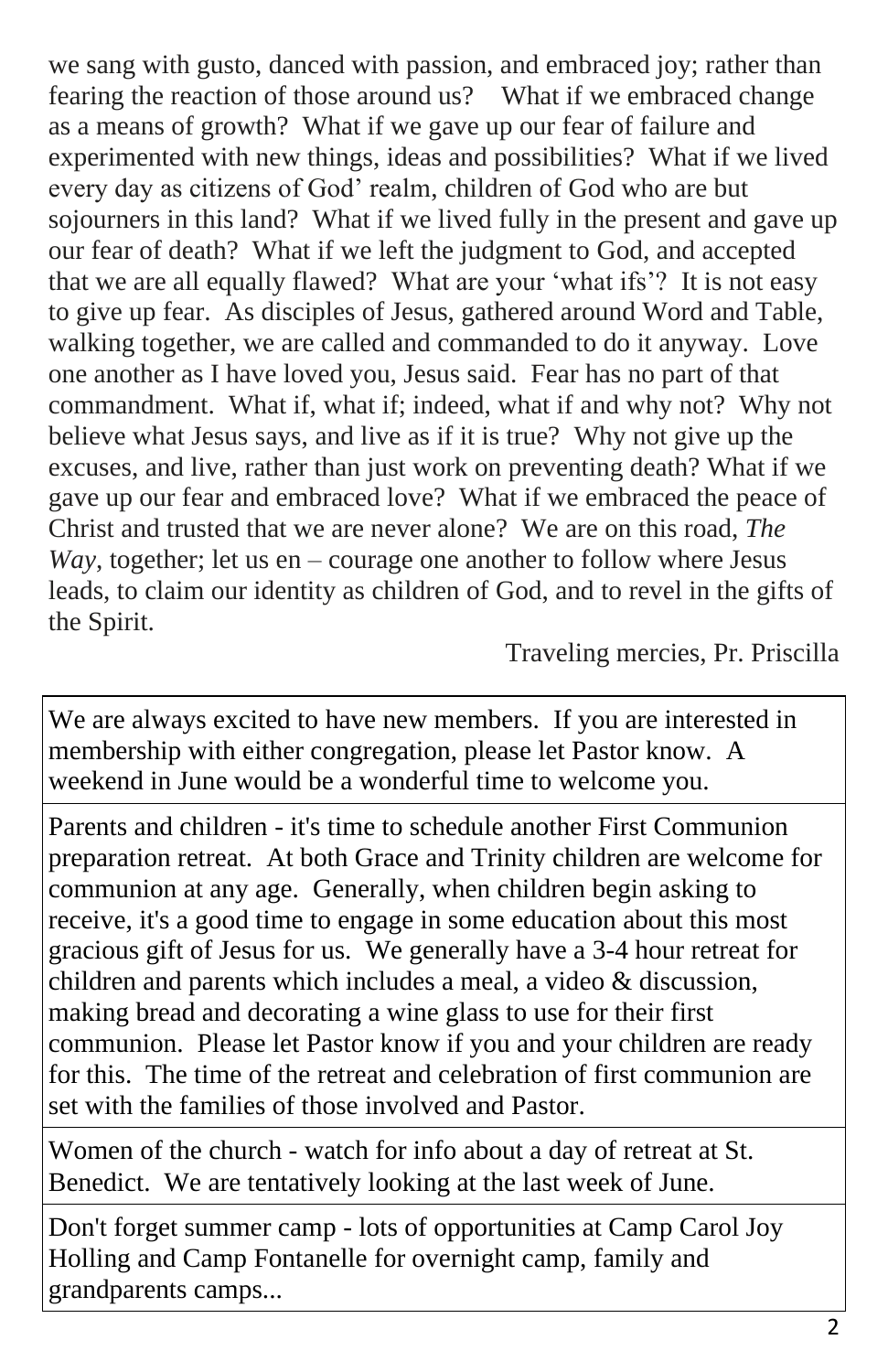### **Trinity Church UCC/UMC & Grace Evangelical Lutheran Church**

Joint Council Meeting April 27, 2022 6:45pm at Grace The meeting was called to order at 6:45:

Members present from Trinity: Steve Blocher, Brenda Larson, Art Hickman, Suzy Anderson, Larry Merchen. Members present from Grace: Pam Petersen, Andrea Francis, Lynn Stofferahn, Todd Kuxhausen. Pastor Priscilla Hukki was also present.

Absent: Terry Nelson, Barb Schroedter, Kathy Mahannah, Jamie Stigge, Randy Rood, Bob Wilson, Linda Peterson.

Meeting was opened by Pastor with a prayer.

\*Pastoral Leadership Assessment Form: These were passed out by Pastor at individual council meetings. Trinity needs to get this filled out by Friday to be sent in by May 15th for this year. Grace will look it over and their next council meeting.

\*Possible bylaw changes (Similar to Wisner): Pastor passed out at individual council meetings a copy of the one that Wisner Church did. Discuss is that each Church comes up with their own agreement. Trinity will need to check with Chad; Grace will need to check with Kirsten for constitution changes. Grace will do a new one this year. Discussion for the bylaws were split expenses, Pastor Parsonage, call process, how it is different for each Church, line out what expenses/parsonage expenses are shared. Councils will talk about it at their next meeting. Then have it in writing by next Joint Meeting in the fall.

\* Financial Audits (possible swap of books): Councils decided to do this next year. Grace will need to have an Audit done for the 2021 year. Churches should have an outside audit done every 7-10 years.

\*Summer event planning: Joint services at Trinity on Aug. 14th at 9am. Also on July 30th at 5:30pm Pastor will check to see if Grace Food Service with the Food Truck will be available to do the service.

\*Comment/concerns/alternating service time 'experiment': Will need to talk about in the fall whether to continue or go back. Some council members have heard from members of comments that they do not like the changing. \*Possible joint hosting of (Brethren Disaster Ministries) children's disaster services training @ Trinity: Will be overnight training minimum of 15 to maximum of 25 people for the training. Churches would need to provide Friday supper, Saturday breakfast  $&$  lunch. Councils agreed this is something we would help with.

\*Other: Discuss on how we did the goodies bags for the Healthcare works. Council wants to give back for the Teachers, so Church members will take the place of the ticket takers at a football, volleyball, girls & boys basketball game. NEXT Meeting: August 31st 27, 6:30 at Grace.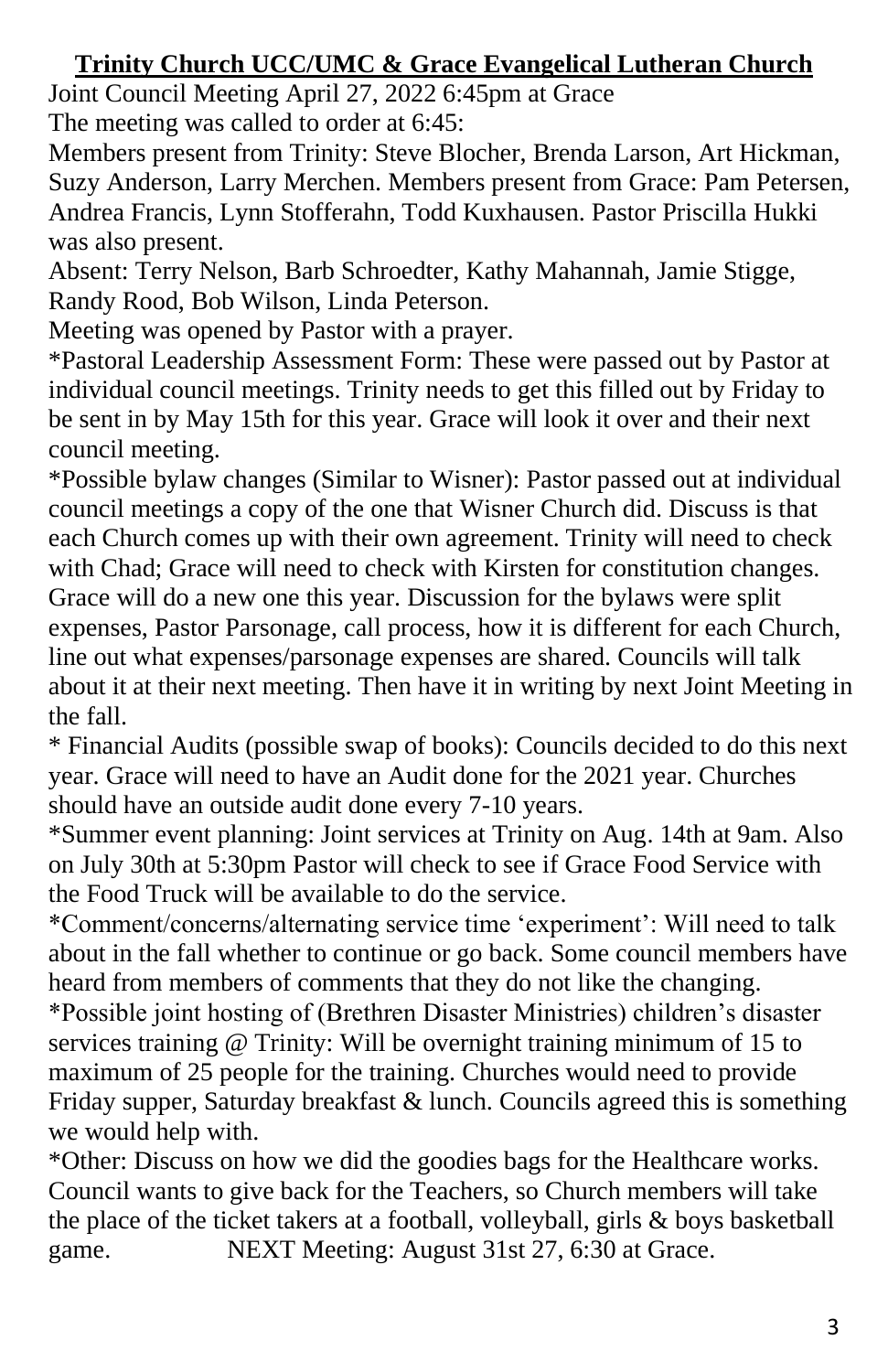**Thank you to all who gave gifts in response to our challenge for Lutheran Disaster Relief – Eastern Europe. We are sending \$6,135! (\$3,635 + \$2,500 Endowment Grant)**

Respectfully submitted by Pam Petersen **In Our Prayers this Month:**

**To see an updated list please contact the office.**

Please let Teala know of any changes to the prayer list.

Trinity News **May Birthdays & Anniversaries**

### **June Birthdays & Anniversaries**

### **To see an updated list please contact the office.**

**Trinity's March and April Minutes are posted on the bulletin board outside the office. If you would like a copy of the minutes, please contact the office.**

| Trinity – March Financial Report – General Fund |  |
|-------------------------------------------------|--|
| To see the latest report                        |  |
| please contact the office.                      |  |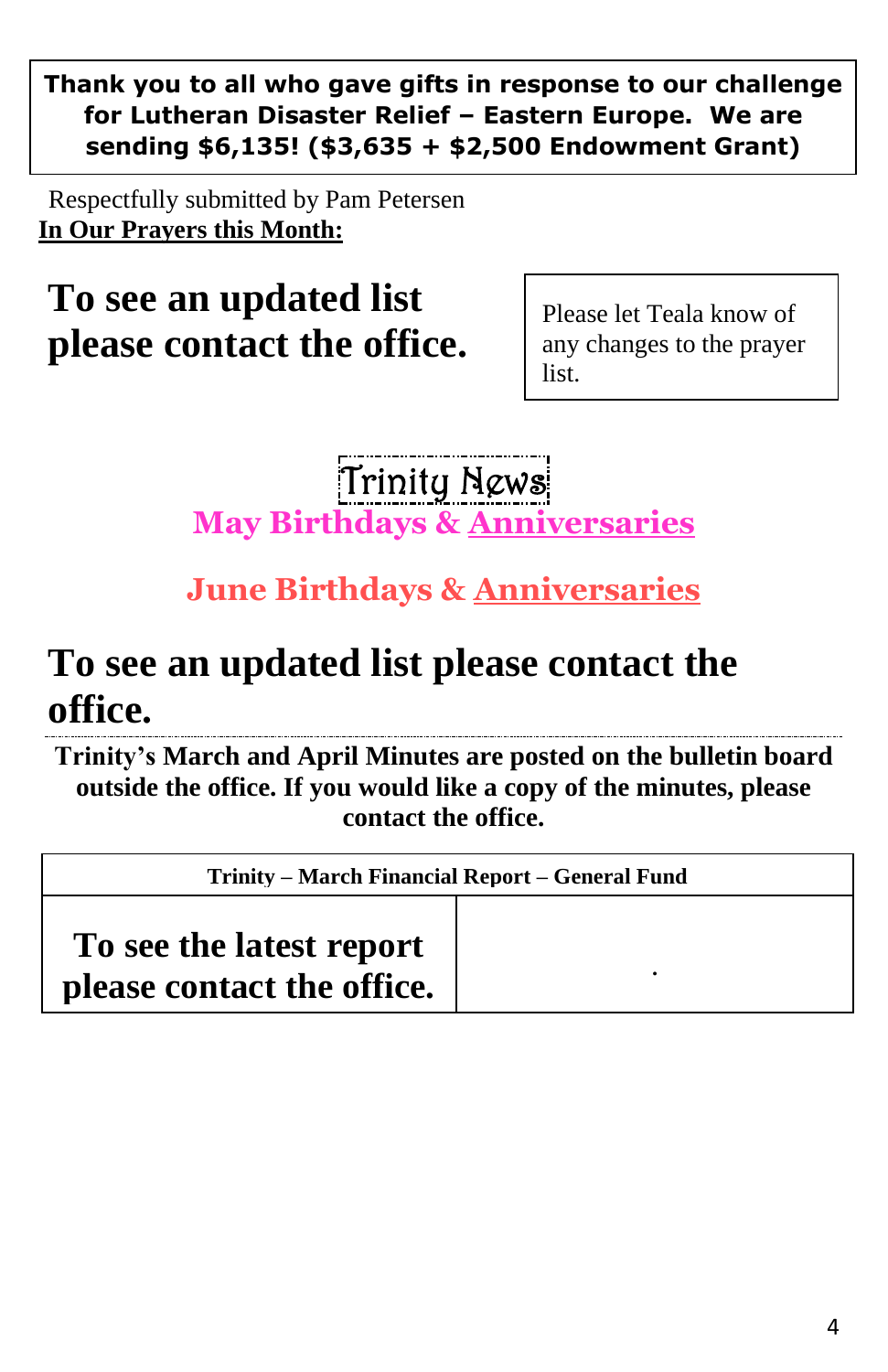

Trinity celebrated its graduates on April 24. Congratulations to Devon, Cooper and Chase.

### Grace News **May Birthdays & Anniversaries June Birthdays & Anniversaries**

## **To see an updated list please contact the office.**

**Grace's March and April Minutes are posted on the bulletin board outside the office. If you would like a copy of the minutes, please contact the office.**

> **Grace Lutheran Church - Financial Report General Fund – March 2022**

| To see the latest report<br>please contact the office. |  |
|--------------------------------------------------------|--|
|                                                        |  |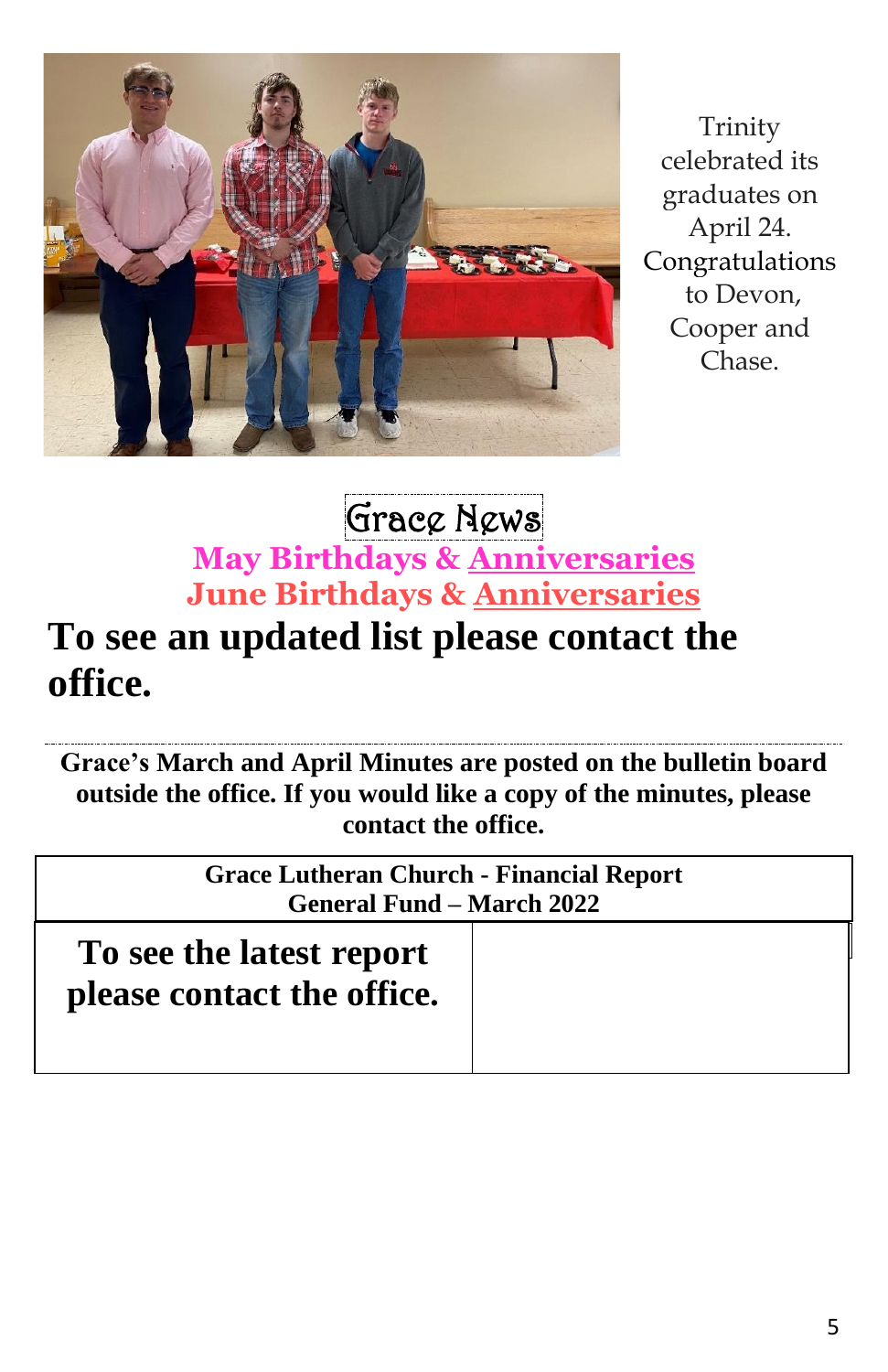

Movie Night at Grace Lutheran featuring

American Underdog

The story of NFL MVP and Hall of Fame quarterback, Kurt Warner, who went from stocking shelves at a supermarket to becoming an American Football star.

> Tuesday, May 24 Potluck Supper – 6:00 p.m. Movies  $-6:30$  p.m.

2021, Lionsgate, Rated PG (Some Language|Thematic Elements) Shown under CVLI #2125731



### **Campbell's creed**

I believe in God. I believe in making a good impact on people I meet. I believe in treating people with love and kindness. I believe in the Virgin Mary, mother of Jesus. I believe in the Holy Spirit. I believe in spreading the Word of God.

### Verse: Philippians 4:13

*I can endure all these things through the power of the one who gives me strength.*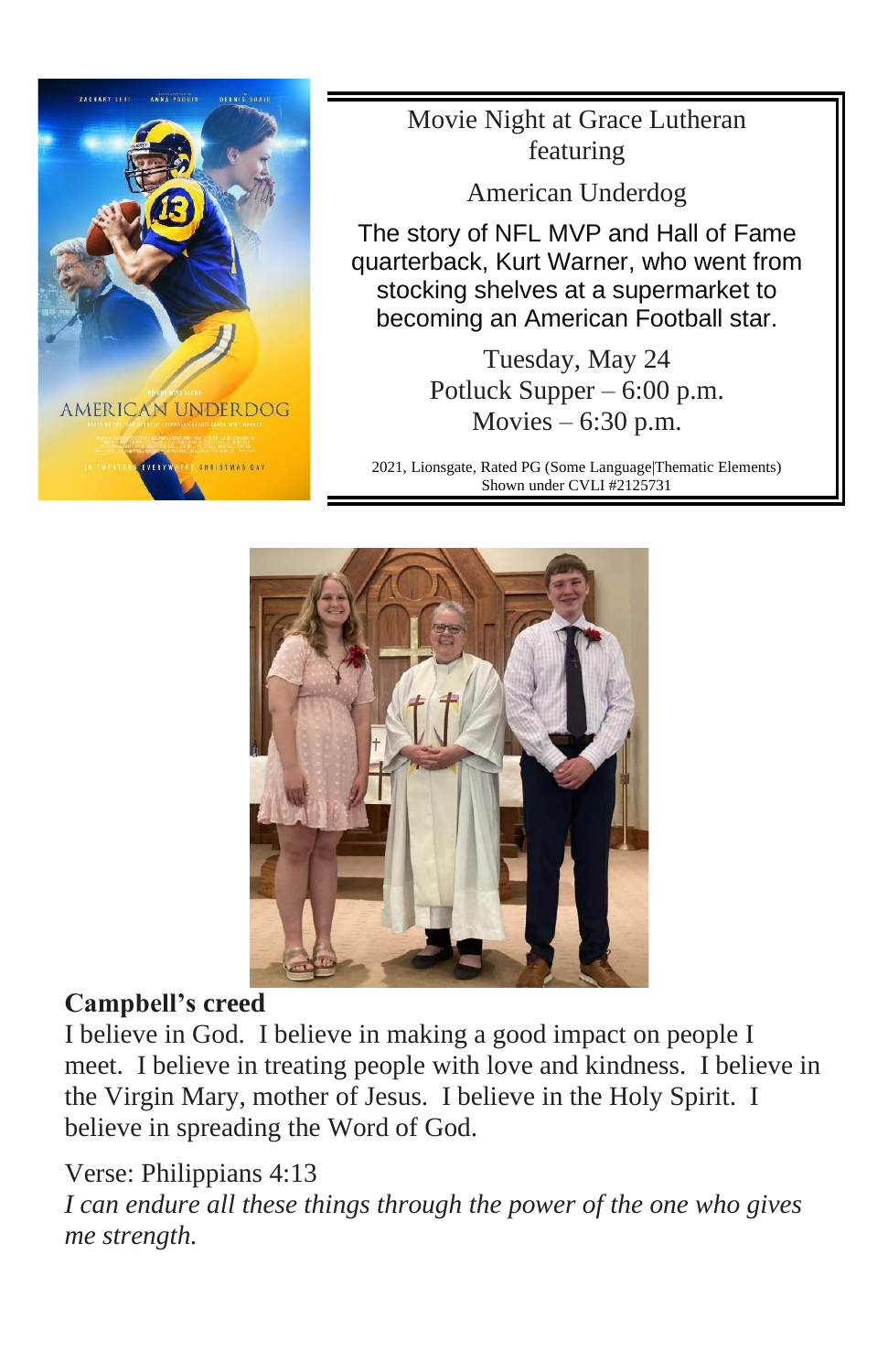"I chose this verse because sometimes when I feel like I can't do it I look to him and I push through it because I know he will help me get through it.

### **Sam's creed**

God watches over us. He loves us no matter what we say or do. His Son died for our sins, and we worship Him for that. He is always with us, through the thick and thin. He is with us the day we are born, to the day we die.

Verse: Joshua 1:9

*Have I not commanded you? Be strong and courageous. Do not be afraid; do not be discouraged, for the Lord your God will be with you wherever you go.*

"I chose this verse because it tells me to be strong and keep going. I tells me that God is with me wherever I go. I never have to be afraid of anything because God is always with me."

April 11, 2022 Friendship Circle met at Grace Lutheran church at 5:30 PM.

We shared a delicious light supper of a Salad served in a cute mini taco boat and a delicious lemon poke cake served by Mary Vander Pol.

Present were Linda Lofgren, Nancy Petersen, Fern Thorman, Sandy Boots, Mary Vander Pol, pastor Priscilla and guests Joanne Deaver and her granddaughter Megan Svoboda.

Joanne and Megan shared a presentation of a mission called operation Christmas child sponsored by Samaritans purse. She shared many great ideas of things she has done in the past and where we could find more information online. Projects are due by October 1 and delivery to the pickup sights is November 14 to the 21st at area churches. She usually took her boxes to Wayne but there are other local pick-up places as well. They showed a completed shoe box for an age 2 to 4 girl and it must have had over 20 items in it. There is no definite requirement of items other than it should have one nice WOW gift and a book. This box had a small, darling baby doll wrapped in a beautiful blanket. There was also a little girl's purse packed full of stuff such as jewelry, necklaces, non-medicated lip gloss, whistle, coin purse, bracelet etc. There was a stocking hat and a pillowcase dress that she had made and she suggested if there was a pocket, to put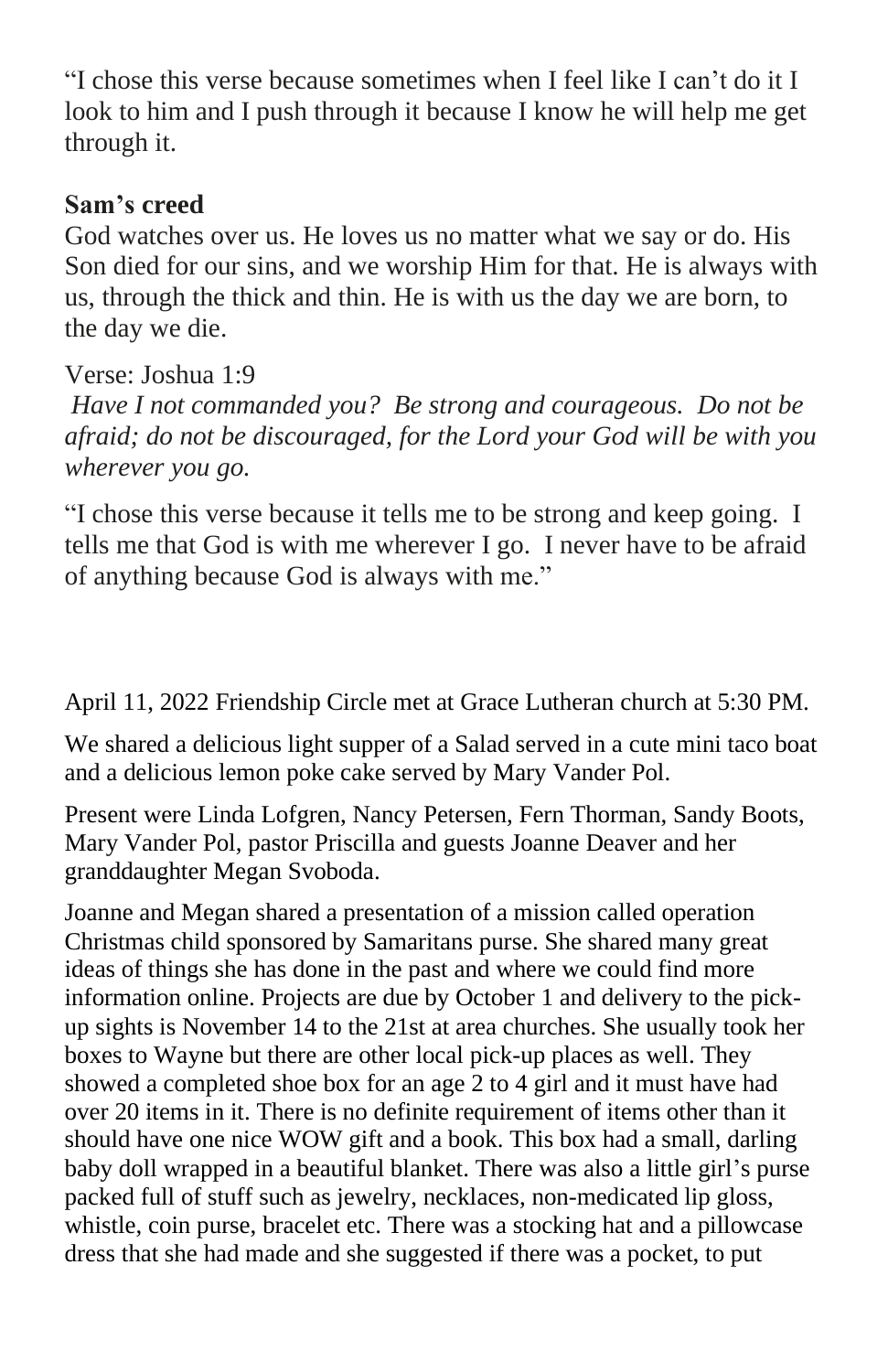underpants in the pocket. If you include a water bottle to put some of your items in that water bottle. There was a homemade washcloth with a bar of wrapped soap. Soap is the only thing you did not unwrap, every other thing needed to be unwrapped so it didn't take up space. She showed us jump ropes that she made out of T-shirts. She cut the sleeves off to make other items. 100% cotton T-shirts are the best and in Wayne there's a store called Mica, where you can get five shirts for a dollar. There was a pencil case with pencils, crayons, scissors, erasers, sharpener, stickers, ruler etc. You can also sew a fabric case. She also reported to a website called pencil granny how many pencils she put in because in some countries one of the requirements to attend school was to have a pencil and if one child had a pencil and other kids did not, they would actually cut that pencil into four or five pieces so they could all attend school. There was a pair of shoes such as sandals. then the box was lined with a bandanna. They also suggested to include some kind of a fabric bag because when the children take their items out of the shoe box, they are not able to get those items packed back in the box the way they were originally put in there. Some people got fancy and decorated their boxes on the inside either with stickers or drawings or paintings but that's not a necessity. She left us some handouts on how to pack the boxes and suggested items to include in the boxes. Joanne also left us 20 jump ropes she made. There are Facebook and YouTube videos that help a lot. Use three rubber bands to secure the boxes shut as you do not tape them shut because when they get to the distribution center every single box is opened and inspected to make sure there are no items in there that could be harmful or whatever. If they do take items out of the box, Samaritan purse does donate them to other missions. You can also send any leftover items. marked as fillers.

As a circle we need to decide if we want to do this mission and if so, how we would like to manage this mission. We could do it as a year-round mission and every month suggest items that people from the congregation could bring or we could have a short-term project, perhaps one month and list all the items that would be appropriate. Then the next month put them together. Storage is a huge issue because it could get overwhelming.

Mary VP led a wonderful devotion entitled The Good Gardener from the Bible study book we used called Good Enough by Kate Bowler and Jessica Ritchie.

After Jesus was put in the tomb Mary stood watch after all the men had left. She did not recognize that the gardener she encountered was Jesus until he called her by name. Finally, Mary knows "Rabbouni," and she exhales her weight of despair. "My dearest teacher" she says. Maybe this is what it means to be an Easter person —-to see Christ and think, Gardener, not as a